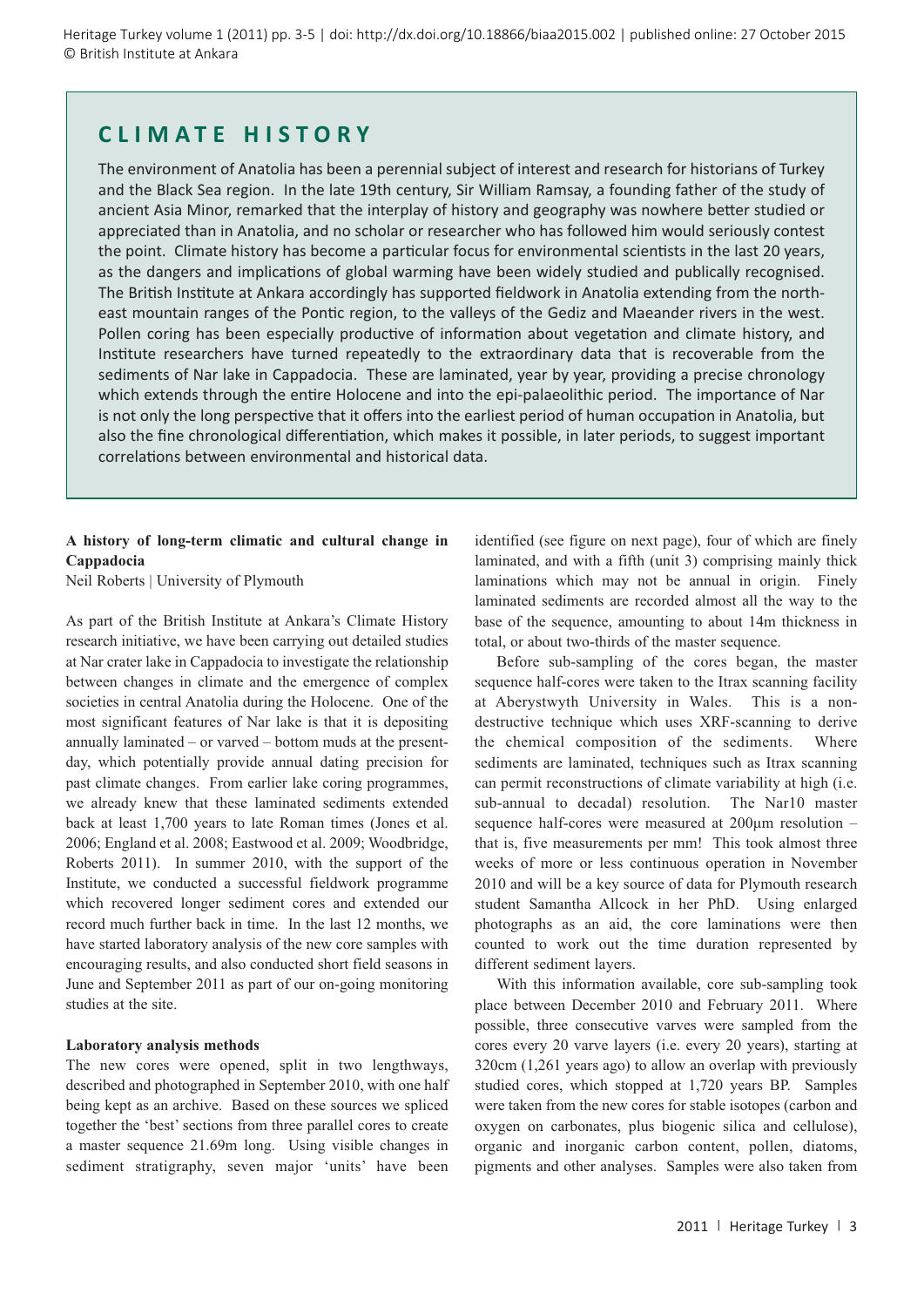selected points for dating by Uranium-Thorium and Radium-226 radio-isotopes; radiocarbon dating is not being used because of a serious problem of volcanic out-gassing into the lake which makes the ages too old. Altogether this amounted to over 3,000 samples from over 500 sampling depths in the cores! Preliminary work has also begun on resin-embedding 'chips' of sediment from the cores to have a permanent record of the varves and to allow thin sections to be made for microscope analysis.

# **First results**

As can be seen in the figure on the right, there are several important changes in sediment stratigraphy through the sequence, including a change in sediment type at around 19.77m which appears to mark the start of the Holocene. The bottom ~2m of the core therefore dates to the Late Glacial period, corresponding archaeologically to Epi-Palaeolithic times. Overall we estimate that the Nar10 core sequence covers about the last 15,000 years. Varve counting is allowing us to make more precise estimates of the age of different parts of the core. Varves are present continuously from the top of the cores down to 5.92m which has a varve count age of 600 BC. The underlying sediment of unit 2 is often very hard and mostly non-laminated, but laminations appear again below this sediment unit. Varve counts for these lower layers are therefore 'free-floating' in time until we can pin them using other dating methods. One point at which we can pin them is at the start of the Holocene, whose age is well-known from Greenland ice cores and tree-rings, at around 9700 BC. Varve counting up from this datum has given us the provisional ages for the core that are shown in the figure.

To date, we have started study of three main 'proxies' for environmental change, namely, stable isotopes, diatoms, and sediment chemistry and composition. Carbon and oxygen isotope analysis of lake calcite/aragonite is being carried out at the NERC Isotope Geosciences Laboratory by Nottingham PhD student Jonathan Dean, alongside Matt Jones and Melanie Leng. Preliminary results show a sharp isotopic change at 19.77m, confirming that this represents the boundary between the Younger Dryas cold, dry climate stage and the warmer, wetter early Holocene. The isotope record from Nar lake appears to mirror quite closely isotopic changes in other lakes in central and southwestern Turkey (Roberts et al. 2001; Eastwood et al. 2007), which implies that they have experienced similar climate histories. An initial study of the diatom algae has been completed by Plymouth MSc student Gregory Busby (2011). Diatoms are well-preserved throughout the core sequence, and indicate important fluctuations in lake water level and salinity, as the balance between rainfall and evaporation has shifted over time. They confirm the oxygen-isotope signal for wetter climatic conditions during Neolithic times and a series of drought phases during the Bronze Age. Finally, the Itrax-



Nar10 lake core composite sequence showing major sediment units, estimated ages and examples of three different laminated sediment types

XRF geochemistry is providing information about year-toyear climate variability, and consequently how reliable rainfall has been at different times in the past. It is also telling us about erosion from the catchment into the lake. As can be seen in the photo below right, some of the terrain south of the lake is actively eroding from the kind of badland typical of Cappadocia, along with 'fairy chimneys' etc. The Itrax results from Nar show that chemical elements associated with erosion, like iron and titanium, have increased dramatically in recent millennia, as a result of human vegetation clearance and land use, climate change, or both. Our Nar data are therefore likely to provide some of the first hard evidence about the age of Cappadocia's badlands.

#### **Fieldwork**

A short field visit took place in June 2011, involving Neil Roberts, Warren Eastwood and Hakan Yiğitbaşıoğlu, and another with Samantha Allcock, Jonathan Dean and Ersin Ateş in September 2011. These field visits form part of the project's long-term monitoring of Nar lake, in order to understand how the lake responds to seasonal changes in weather and climate. We undertook measurements and collected water samples at different depths in the lake, recovered and replaced *Tinytag* temperature data loggers and sediment traps. The data loggers are left in the middle of the lake at a series of depths in order to measure the water temperature every 20 minutes, and they reveal how lake temperatures change over the course of the year. In particular they have shown how the thermocline (or divide between warm upper waters and cold lower lake water) lasts for most of the year, but disappears for the three winter months when the whole lake is well-mixed. This cycle in turn is controlled by seasonal warming and cooling of the air temperature. As part of our outreach work, we also left a basic weather station at Nar köy school, for the pupils to take weather readings over the coming year.